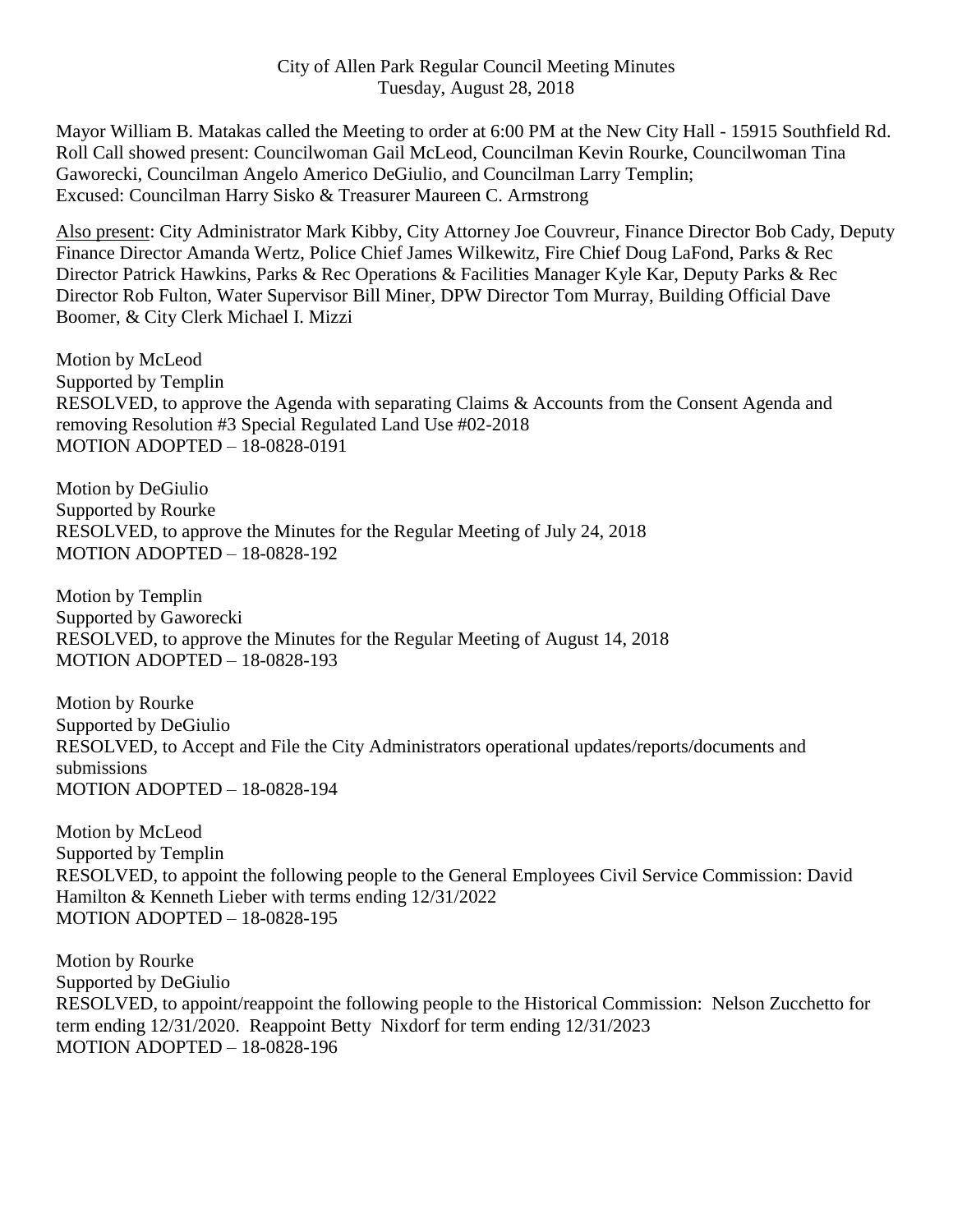## City of Allen Park Regular Council Meeting Minutes Tuesday, August 28, 2018

Motion by Gaworecki Supported by Templin RESOLVED, to appoint/reappoint the following people to the Library Advisory Commission: Judith Ouellette for term ending 2019. Reappoint Cheryl Stan and Pam cook for terms ending 12/31/2020 MOTION ADOPTED – 18-0828-197

Motion by Gaworecki Supported by McLeod RESOLVED, to appoint/reappoint the following people to the Housing Commission: Robert Hoover to replace Betty Hackney resigning as of 9/16/2018. Term ends 12/31/2018. MOTION ADOPTED – 18-0828-198

Motion by Templin Supported by Rourke RESOLVED, to appoint/reappoint the following people to the Parks and Recreation Commission: Richard Lindow, Bruce Antioch and Robert Turner with terms ending 12/31/2021 MOTION ADOPTED – 18-0828-199

Motion by DeGiulio Supported by Gaworecki RESOLVED, to appoint/reappoint the following people to the Planning Commission: Dennis Randt, Donald Graham & Felice Lalli for terms ending 12/31/2021 and James Powell & Nikols Darrin with terms ending 12/31/2020 MOTION ADOPTED – 18-0828-200

Motion by Gaworecki Supported by McLeod RESOLVED, to appoint/reappoint the following person to the Festivities Commission: Isabel Barbosa-Rios with term ending 12/31/2021 MOTION ADOPTED – 18-0828-201

Motion by Rourke Supported by Templin RESOLVED, to appoint/reappoint the following person to the Zoning Board of Appeals: Ardys Bennett with terms ending 12/31/2020 MOTION ADOPTED – 18-0828-202

Motion by DeGiulio Supported by Templin RESOLVED, to approve Claims and Accounts as presented MOTION ADOPTED – 18-0828-203